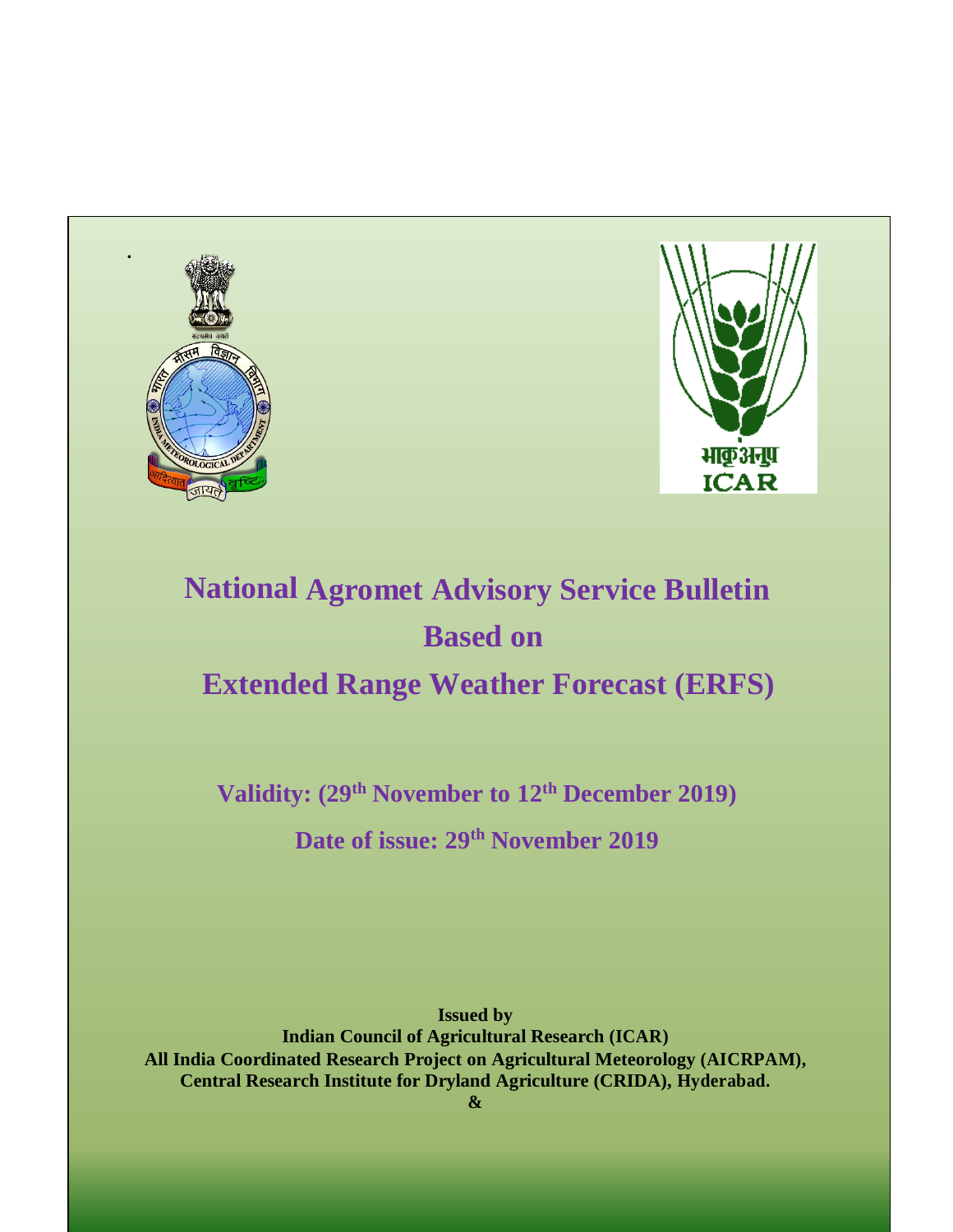**Earth System Science Organization India Meteorological Departmen**

#### **Realized Rainfall and Extended Range Forecast (Rainfall and Temperatures**)



- Normal or above normal rainfall occurred in both the weeks in Jammu & Kashmir and West Rajasthan.
- Normal or above normal rainfall occurred in either of the two weeks in Himachal Pradesh, Uttarakhand, Punjab, Haryana, Chandigarh & Delhi, Saurashtra & Kutch and Arunachal Pradesh.
- Below normal rainfall/no rain occurred over rest of the country.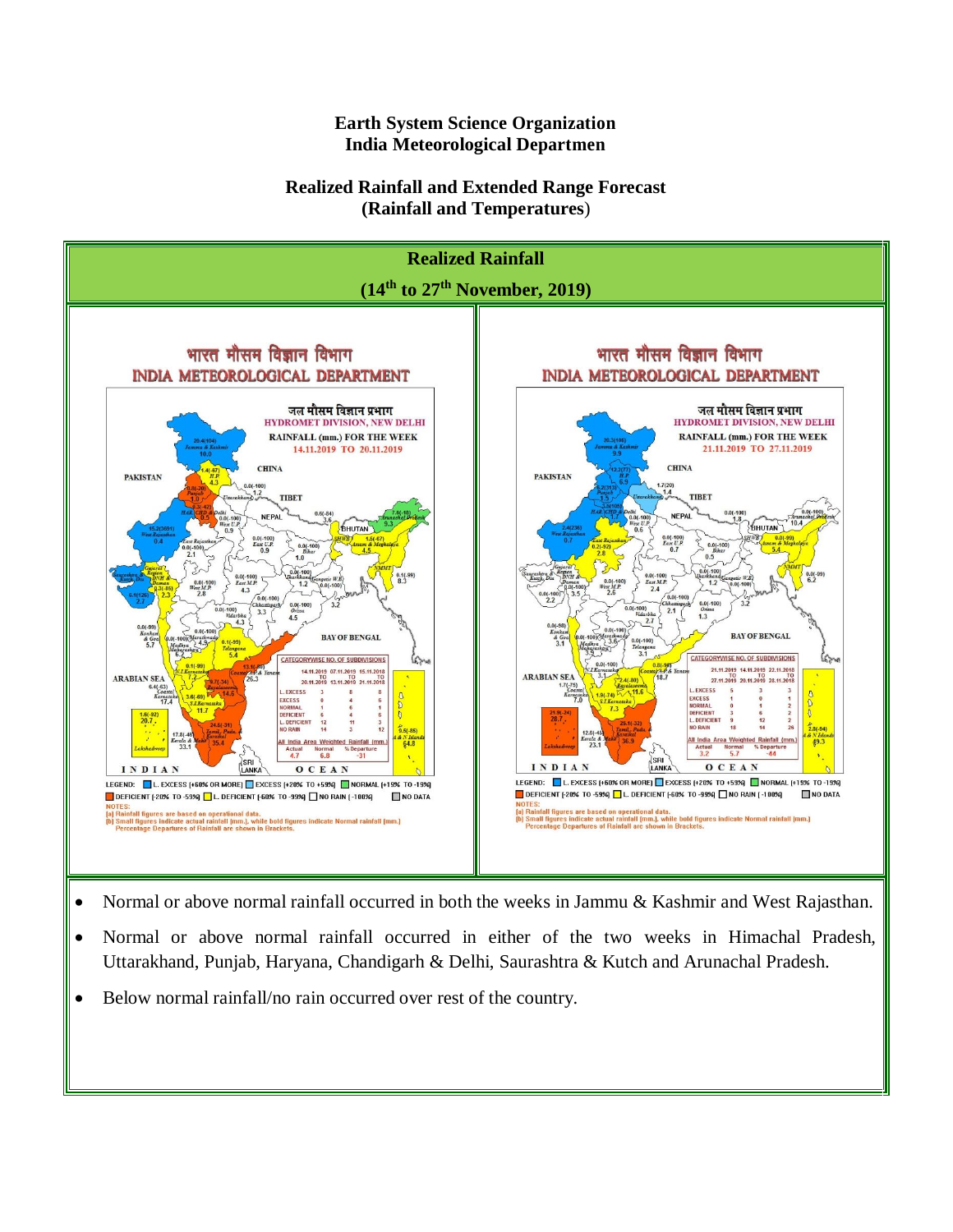

 **Week 1 (29.11.2019 to 05.12.2019) and Week 2 (06.12.2019 to 12.12.2019):** Northeast monsoon rainfall over south peninsula is expected to increase. Active monsoon rainfall is also expected over parts of western, northern and central India during week 2.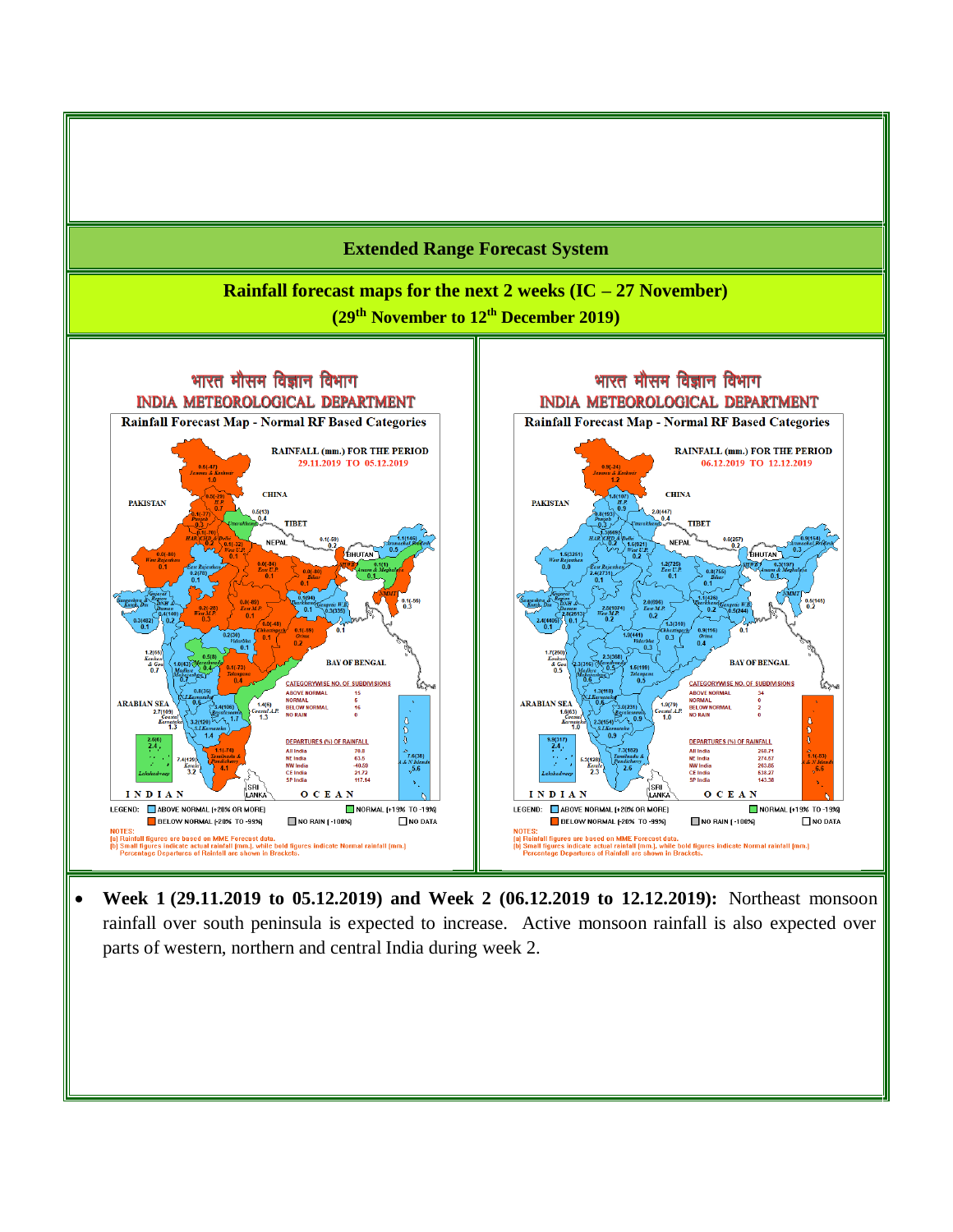

#### **Maximum Temperature (Tmax)**

 **Week 1 (29.11.2019 to 05.12.2019) and Week 2 (06.12.2019 to 12.12.2019):** Tmax anomaly is mostly negative over central, western and southern parts of India during week 1 and over entire India during week 2. However, over the eastern parts over Indo Gangetic Plain, extreme northern most parts of India and northeast India it will be above normal mainly in week 1.

#### **Minimum Temperature (Tmin)**

 **Week 1 (29.11.2019 to 05.12.2019) and Week 2 (06.12.2019 to 12.12.2019):** Above normal Tmin over central parts and adjoining southern parts & parts of northeast India during week 1 and week 2. Tmin will be below normal over Extreme north India and parts of Northwest India over western Rajasthan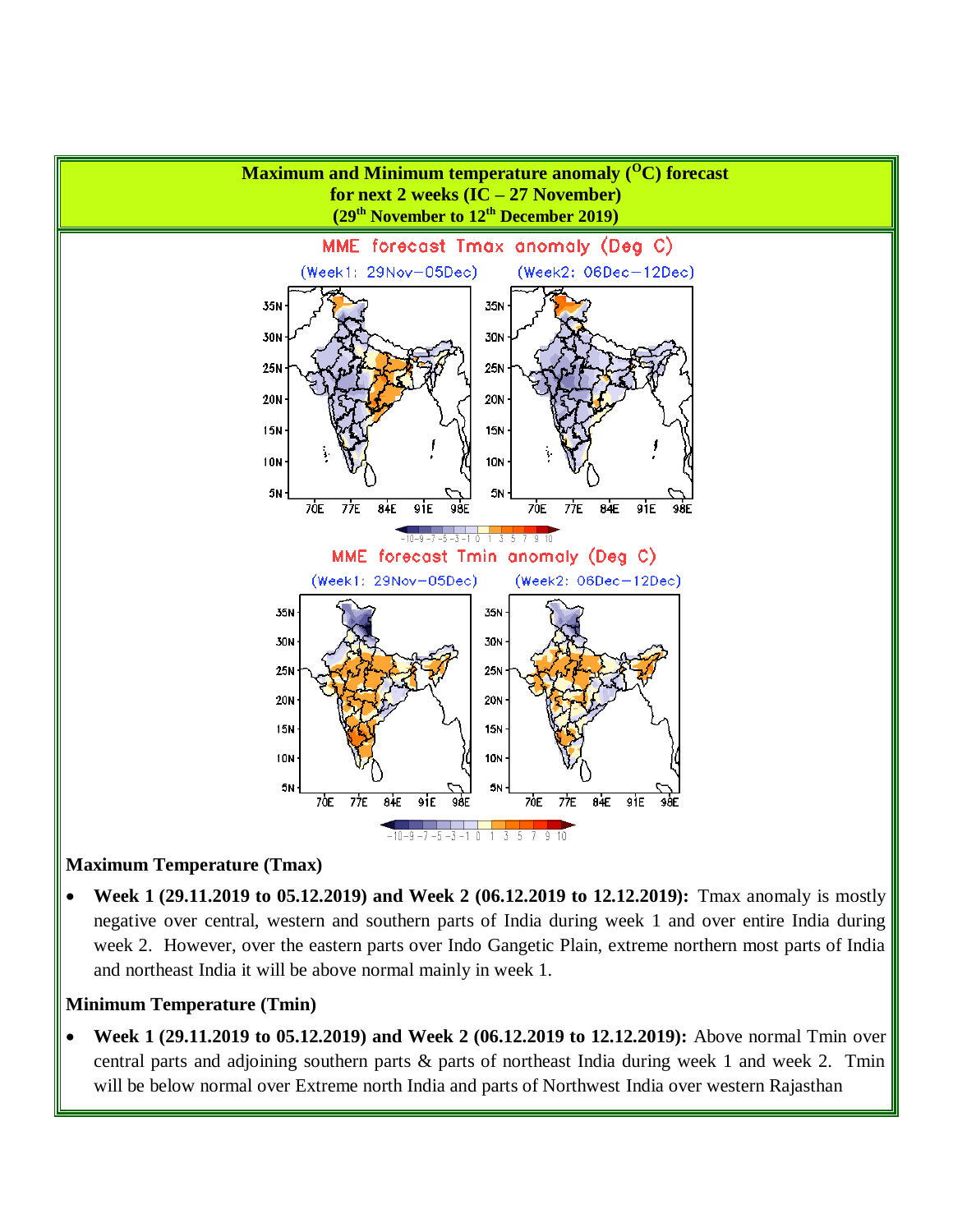# **Strategic Agricultural Planning based on rainfall during next two weeks till 12th December 2019**

#### **Agromet Advisories**

# **Tamil Nadu**

Amount of rainfall received over Tamil Nadu is 321.6 mm (-8% deficit) during the period of 01 Oct.-28 Nov. 2019. The extended range weather forecast for next two weeks (29 Nov.-05 Dec. and 06-12 Dec. 2019) is below normal for week-1 and above normal for week 2.

- Prevailing weather condition is favorable for aphid incidence in cotton. It is advised to spray any one of the insecticides (500 l spray fluid /ha), Imidacloprid 200 SL @ 100 ml or Methyl demeton 25 EC 500ml/ha or Dimethoate 30 EC 500 ml/ha or NSKE 5% @ 2 kg/ha.
- Farmers are advised to monitor fall army worm incidence in maize. If symptoms are noticed, spray any one of the following insecticide to control. (Azardirachtin 1 EC @ 2 ml/litre (or) Thiodicarb 75 WP @ 2 g/l (or) Emamectin benzoate 5 SG @ 0.4 g/litre (or) Spinetoram 12 SP @ 0.5 ml/litre)
- Prevailing weather condition is favorable for sucking pest like bean aphids and leaf hopper incidence in pulses. Spray any one of the insecticides (Spray fluid 500 litre/ha), Emamectin benzoate 5%SG 220 g/ha, Indoxacarb 15.8%SC 333 ml/ha, NSKE 5% twice followed by triazophos 0.05% Neem oil 2%.

# **Maharashtra**

Rainfall received over Madhya Maharashtra is 227.2 mm (137% large excess), over Marathwada is 255.6 mm (181% large excess), Vidharbha is 63.8 mm (-10% deficit) and Konkan region 281.3 mm (110% large excess) during 01 Oct.-28 Nov. 2019. The extended range weather forecast for next two weeks (29 Nov.-05 Dec. and 06-12 Dec. 2019) over Madhya Maharashtra, Konkan, Vidharbha are above normal and normal in Marathwada for week-1 and above normal over Marathwada, Madhya Maharashtra, Konkan, Vidharbha for week-2.

# *Konkan*

- Due to favorable weather conditions, there is a possibility of incidence of hoppers and powdery mildew diseases in mango blossom. Spray of Deltamethrin 2.8%EC @ 10 ml + wettable Sulphur 80% @ 20 g/10 litre in water is advised.
- Due to cloudy and humid weather condition, there is a possibility of incidence of tea mosquito bug and thrips in vegetative flush of cashewnut. To protect the flush of cashew, spray Profenophos 50% EC @10 ml/10 litre of water.
- Protect the poultry birds from low temperature by providing curtains and electric bulbs as per the need.

# *Madhya Maharashtra*

- For the control of army worm attack on maize and sorghum, spray Spinetoram (11.7% SC) 10 ml or Chlorantraniliprole (18.5 % SC) 3 to 4 ml/10 litre of water  $+$  10 ml sticker.
- Spray 0.5 % Zinc Sulphate 50 g/litre of water in zinc deficient dryland sorghum field.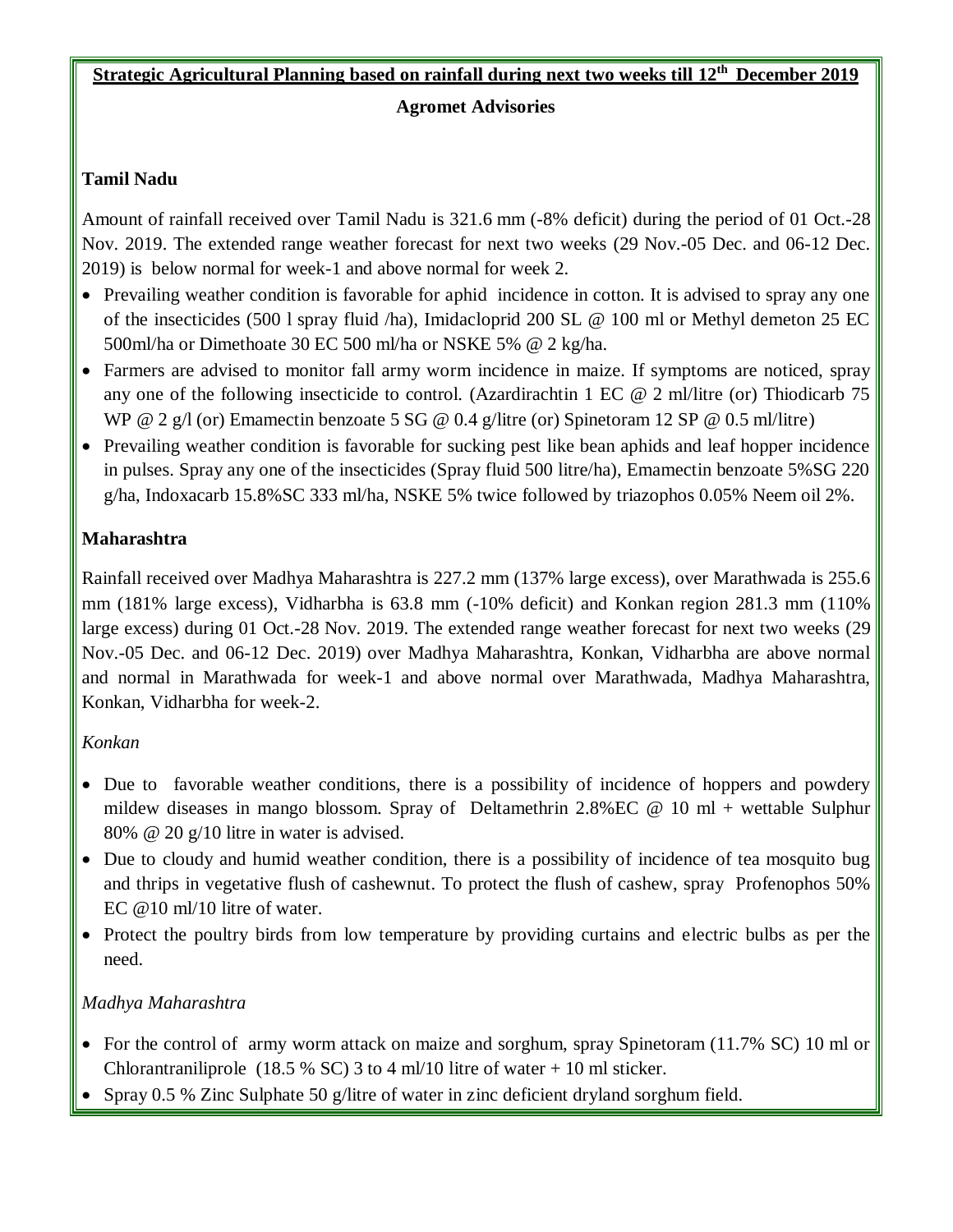For control of blight disease of sorghum, spray of Copper oxychloride 4 g/litre of water.

#### *Vidharbha*

- In cotton fields at boll development stage install pheromone traps  $\mathcal{O}(5/h)$  to monitor pink bollworm moth. For control of initial infestation spray of 5% NSKE OR Azadirachtin 1500 ppm @ 25 ml/10 litres of water. Above ETL level spray Cypermethrin 10% EC @ 10 ml or lambda cyhalothrin 5% EC @ 10 ml/10 litres of water.
- Transplanting of 4-6 week old seedlings of tomato, cabbage and cauliflower and seed sowing of onion nursery, radish carrot, leafy vegetables can be initiated during this period.
- With lowering minimum temperature regime, farm livestock should be protected from exposure to cold particularly during night time.

# **Gujarat**

Amount of rainfall received over Gujarat is 82.6 mm (198% large excess) during 01 Oct.-28 Nov. 2019. The extended range weather forecast provided for next two weeks (29 Nov.-05 Dec. and 06-12 Dec. 2019) over Gujarat region is above normal for week 1and week 2.

- For control of jassids and whitefly in castor, spray of Acetamiprid 20 % SP@ 5.0 g or Imidacloprid 30.5% 3 ml with neem seed extract 500 ml or neem oil 40 ml/10 litre of water is advised.
- In pigeon pea crop, Fenvalerate 20% SC@5ml/10litre of water spray is advised for effective control of heliothis and pod fly at the stage of initiation of flowering and 50% of pod formation.

# **Rajasthan**

Rainfall received during 01 Oct.-29 Nov. 2019 over East Rajasthan is 32.8 mm (50% excess). The extended range weather forecast for next two weeks (29 Nov.-05 Dec. and 06-12 Dec. 2019) over East Rajasthan is above normal for both weeks.

- The present weather is favorable for powdery mildew disease in peas, cauliflower, cabbage, radish, spray of Karathane 1 ml/litre of water or other sulphur based fungicides are advised.
- It is advised for irrigation in gram which in at flowering stage.
- Complete sowing of barley during this week with RD-2052, RD-2503, RD-2715 (Dual purpose), and RD-2552.

#### **Jammu**

Rainfall received during 01 Oct.-28 Nov. 2019 in Jammu is 178.2 mm (164% large excess). The extended range weather forecast for next two weeks (29 Nov.-05 Dec. and 06-12 Dec. 2019) is below normal for the week-1 and week-2.

- $\bullet$  Due to the chances of rainfall, postpone the sowing of wheat  $\&$  barley crop till weather remains clear.
- In chickpea, nipping is recommended after receipt of rain in 3-4 week old crop.
- To control cabbage fly, spray of Nuvon/Cypermethrin @ 1ml/litre of water or Spinosed @ 0.5ml/litre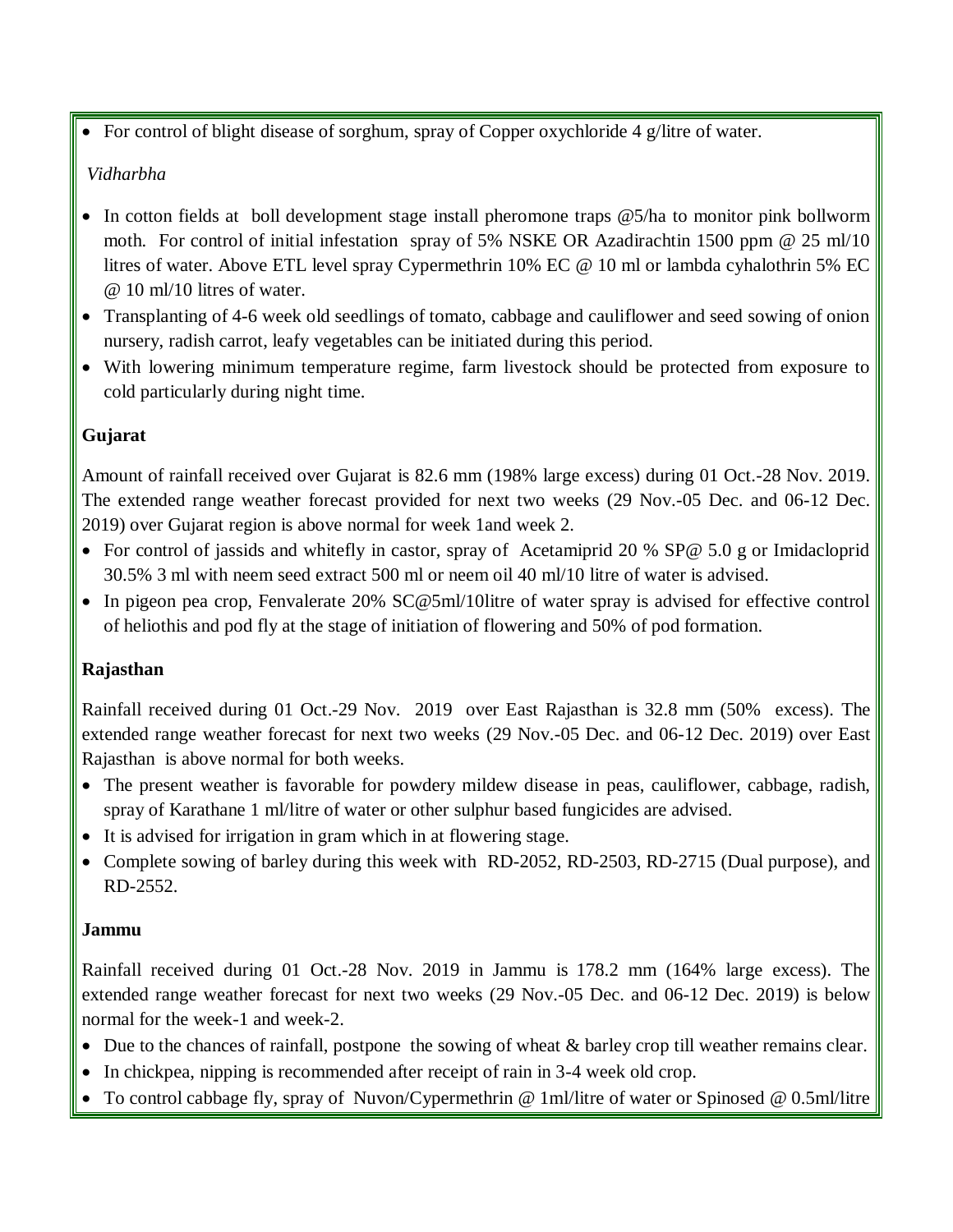of water during clear weather is recommended.

# **Jharkhand**

Amount of rainfall received over Jharkhand is 128.1 mm (54% excess) during 01 Oct.-28 Nov. 2019. The extended range weather forecast provided for next two weeks (29 Nov.-05 Dec. and 06-12 Dec. 2019) over Jharkhand is above normal for week-1 and week-2.

- It is advised to dry the harvested rice crop in the fields for 2-3 days and thereafter threshing should be done.
- Farmers opting for potato crop, may prepare their field and select high yielding varieties like Kufri anand, Kufri pukhraj, Kufri chandramukhi, Kufri surya and late variety Kufri chipsona etc.
- The recommended varieties for deshi (indigenous) gram are BG-372, BG-256, KWR-108, Pant G-186, Pant G 114 and for Kabuli gram are HK-94-134, BG-1053, BG-1003 etc.

# **Chhattisgarh**

Amount of rainfall received over Chhattisgarh is 101.0 mm (46% excess) during 01 Oct.-28 Nov. 2019. The extended range weather forecast provided for next two weeks (29 Nov.-05 Dec. and 06-12 Dec. 2019) over Chhattisgarh is below normal for week-1 and above normal for week-2.

- If moisture is present in the fields, then zero till seed drill is advised to use and can be utilized for *rabi*  crops sowing like gram etc.
- Use of pheromone traps @ 20 nos/ha are advised to control the attack of fruit borer in brinjal, tomato and bhindi crops.
- Due to decrease in temperature, dairy farmers are advised to keep the animals in the cattle shed with concrete/ brick roof.

# **Odisha**

Amount of rainfall received over Odisha is 186.8 mm (50% excess) during 01 Oct.-28 Nov. 2019. The extended range weather forecast provided for next two weeks (29 Nov.-05 Dec. and 06-12 Dec. 2019) over Odisha is below normal for week-1 and above normal for week-2.

- Weather is optimum for planting of potato. Recommended high yielding varieties like Kufri Chandramukhi, Kufri Chamatkar, Kufri Jyoti, Kufri Sinduri and Kufri Alankar.
- Weather is optimum for nursery raising of onion. Recommended high yielding varieties like Nasik Red, Patna Red, Pune Red, Bellary Red, Pusa Ratnar, Pusa Madhavi, Arka Niketan , Arka Pragati, Agrifound light red, Agrifound dark, Punjab Selection, Patna white, Bombay white, Pusa white round etc.

# **Himachal Pradesh**

Amount of rainfall received over Himachal Pradesh is 67.7 mm (45% excess) during 01 Oct.-28 Nov. 2019. The extended range weather forecast provided for next two weeks (29 Nov.-05 Dec. and 06-12 Dec. 2019) on rainfall over Himachal Pradesh is below normal for week 1 and above normal for week 2.

Sowing of wheat is advised after current rain spell to utilize the available soil moisture.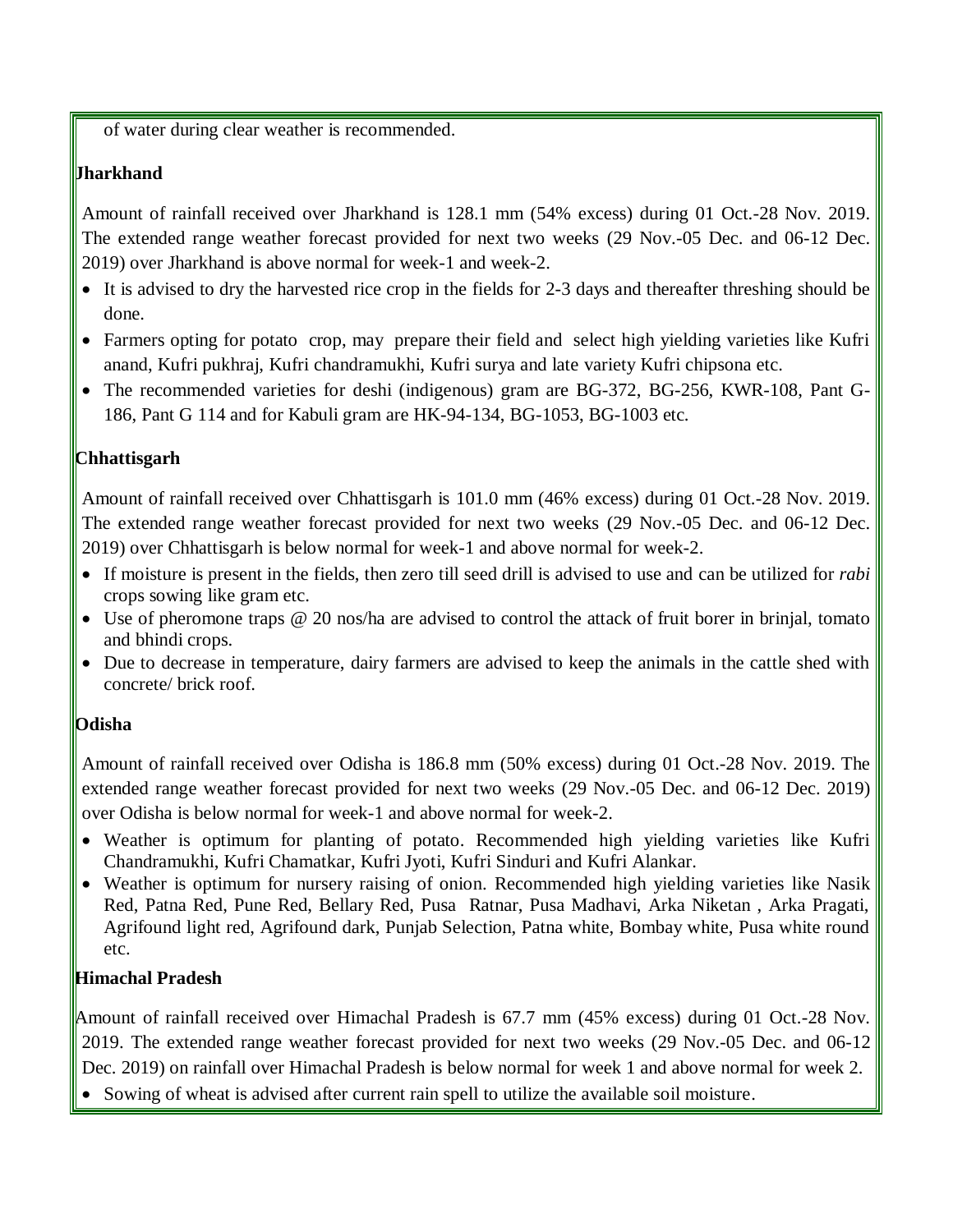- Farmers should protect their milch animals and their young ones from morning/evening low temperature by covering them with gunny bags during night and ample exposure to sunlight during day time to avoid pneumonia.
- It is advised to sow nursery of mid season cauliflower and cabbage in poly houses in mid and lower hills.

# **Bihar**

Amount of rainfall received over Bihar is 25.5 mm (-62% large deficit) during 01 Oct.-28 Nov. 2019. The extended range weather forecast provided for next two weeks (29 Nov.-05 Dec. and 06-12 Dec. 2019) for rainfall over Bihar is below normal for week 1 and above normal for week 2.

- Regular monitoring of diamond back moth cauliflower and cabbage is advised. Spraying of Spinosad 1ml/4litres of water is advised. Add sticker 1 ml/litre of water for better result.
- Farmers are advised to complete the sowing of *rabi* maize by the end of this month. Shaktiman-1 white, Shaktiman-2 white, Shaktiman-3 yellow, Shaktiman-4 yellow, Shaktiman-5 yellow, Ganga-11 orange yellow, Rajendrasankermakka-1 Rajendrasanker makka-2, and Rajendra sanker makka deepjwala varieties of hybrid maize and Deoki white, Lakshmi white and Suwan yellow varieties of composite maize are recommended for sowing in north Bihar.

# **Hisar**

Amount of rainfall received over Hisar is 17.2 mm (25% excess) during 01 Oct.-28 Nov. 2019. The extended range weather forecast provided for next two weeks (29 Nov.-05 Dec. and 06-12 Dec. 2019) on rainfall over Hisar is below normal for week-1 and above normal for week-2.

- Due to anticipated weather conditions, sowing of wheat may be postponed to avoid soil crusting.
- Protect animals from low temperature during night. Provide plenty of clean drinking water and green forage with mineral mixture as per requirement. Adopt recommended vaccination schedule.
- Apply requirement based irrigation in existing vegetable crops and monitor for insect-pests.

# **West Bengal**

Amount of rainfall received over West Bengal is 232.9 mm (57% excess) during 01 Oct.-28 Nov. 2019. The extended range weather forecast provided for next two weeks (29 Nov.-05 Dec. and 06-12 Dec. 2019) on rainfall over West Bengal is above normal for both weeks.

- It is advised to start nursery bed preparation for boro rice with recommended varieties viz., Supriya, Jamini, Bhupen, IET-2233 etc.
- In the prevailing weather, there is a chance of attack of Black-rot of crucifers in the cabbage and cauliflower. Apply 1 g Streptocycline in 10 litre of water and spray thoroughly on a dry day.

#### **Assam**

Amount of rainfall received over Assam is 202.2 mm (10% normal) during 01 Oct.-28 Nov. 2019. The extended range weather forecast provided for next two (29 Nov.-05 Dec. and 06-12 Dec. 2019) on